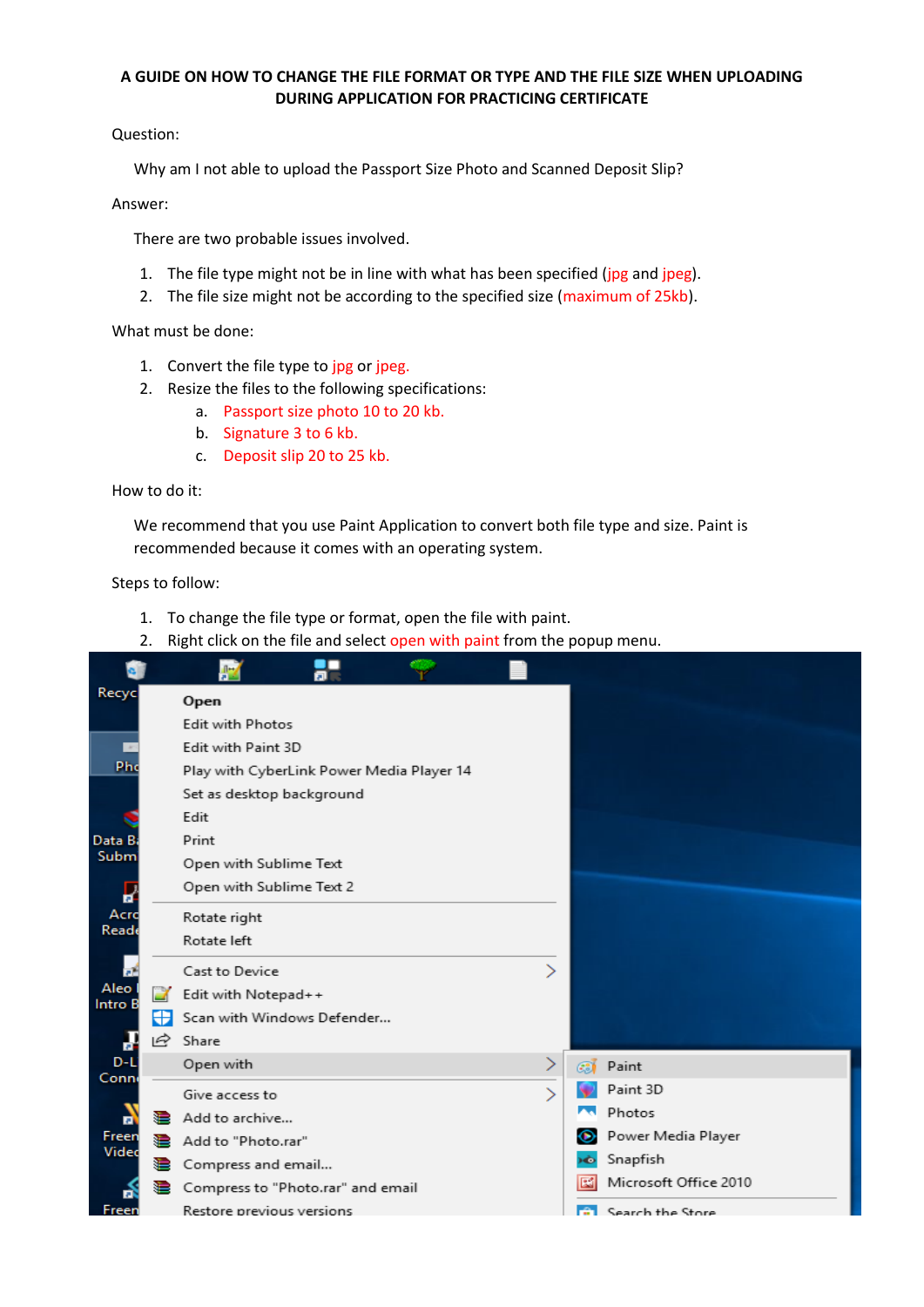When changing the file format or type in paint do the following:

- 1. Click on file and then select 'save as'
- 2. Select JPEG picture from the popup menu.
- 3. Save the file in the location which will not give you difficulties to locate (Desktop or Pictures).



When changing the file size in paint do the following:

- 1. Click on Home
- 2. Look for the tool button named Resize. It is shown by two squires a small squire behind a big squire.
- 3. From the drop down menu select the Pixels radial button.
- 4. In the Horizontal field type (Any figure between 120 and 200).
- 5. Click on OK and save the file.

| Œ<br>$\blacksquare$ =   Untitled - Paint<br>Ð                                                     |                                              |
|---------------------------------------------------------------------------------------------------|----------------------------------------------|
| Home<br>File<br>View                                                                              |                                              |
| & Cut<br><b>ゼ</b> Crop<br>$\mathbb{Z}$ $\otimes$ A<br>Paste<br>$\times$<br><b>Resize and Skew</b> | D□□△∠<br>∧○⇨ ⇦{<br><b>Brushes</b><br>企◆及な○○く |
| ۰<br>Cli<br>Resize                                                                                | Shape                                        |
| <b>●</b> Pixels<br>Percentage<br>By:<br>- 2                                                       |                                              |
| Horizontal:<br>180                                                                                |                                              |
| 256<br>Vertical:                                                                                  |                                              |
| Maintain aspect ratio                                                                             |                                              |
| Skew (Degrees)                                                                                    |                                              |
| Horizontal:<br>$\mathbf 0$                                                                        |                                              |
| Vertical:<br>0                                                                                    |                                              |
| Cancel<br>OK                                                                                      |                                              |
|                                                                                                   |                                              |

6.